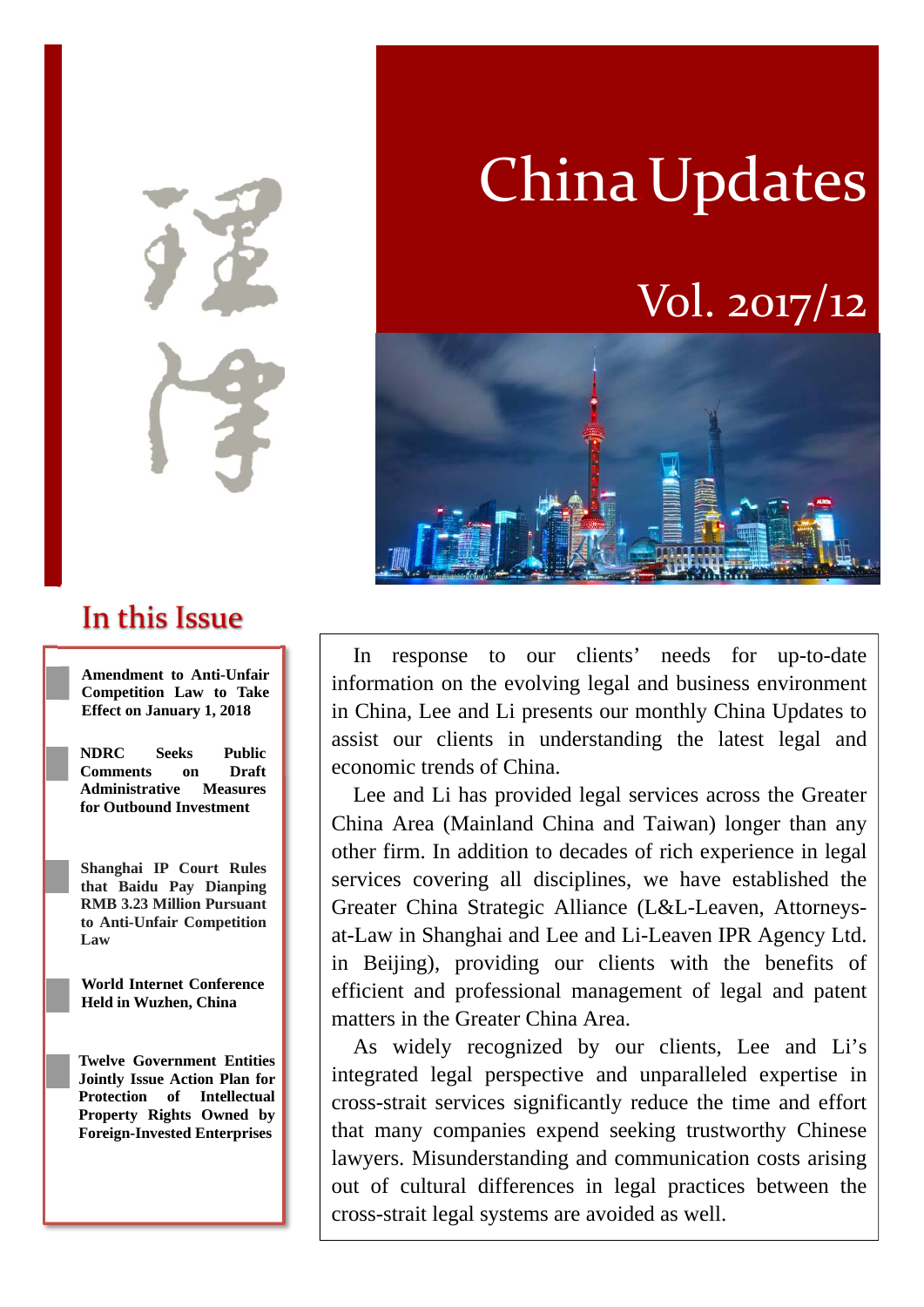### **I. Law Updates**

### **1. Amendment to Anti-Unfair Competition Law to Take Effect on January 1, 2018**

On November 4, 2017, the Standing Committee of the National People's Congress of China promulgated amendments to the "Anti-Unfair Competition Law of the People's Republic of China." The amendments are the first major amendments to the Anti-Unfair Competition Law since its enactment in 1993. The main amendments to the Anti-Unfair Competition Law are as follows:

The amended Anti-Unfair Competition Law provides a clear distinction between the jurisdictions of the Anti-Unfair Competition Law and the Antitrust Law. The anti-trust behaviors governed by the Antitrust Law, including activities related to unfair monopolies, tying arrangements, and predatory pricing, are removed from the Anti-Unfair Competition Law.

The provisions related to the protection of trade secrets and prohibition of commercial bribery are revised. The amended Anti-Unfair Competition Law removes the "practical value" requirement as one of the elements of a trade secret, and prohibits former employees from infringing the trade secrets of their former employers. In addition, the amended Anti-Unfair Competition Law broadens the scope of bribery conduct, specifying "any entity or individual entrusted to handle relevant matters" as potentially subject to bribery charges.

The amended Anti-Unfair Competition Law also adds new rules regarding unfair internet-based competition. The new rules stipulate that business operators shall not use technical means to obstruct or damage the normal operation of online products or services lawfully provided by other business operators by influencing the choice of users or by other means.

The amended Anti-Unfair Competition Law raises the severity of administrative penalties for unfair competition. The upper limit of the statutory damage for the infringement of trade secrets is increased from RMB 1 million to RMB 3 million.

The amended Anti-Unfair Competition Law of the People's Republic of China (in Chinese):

http://law.npc.gov.cn/FLFG/flfgByID.action?flfgID=37009578& zlsxid=01



**Law Updates**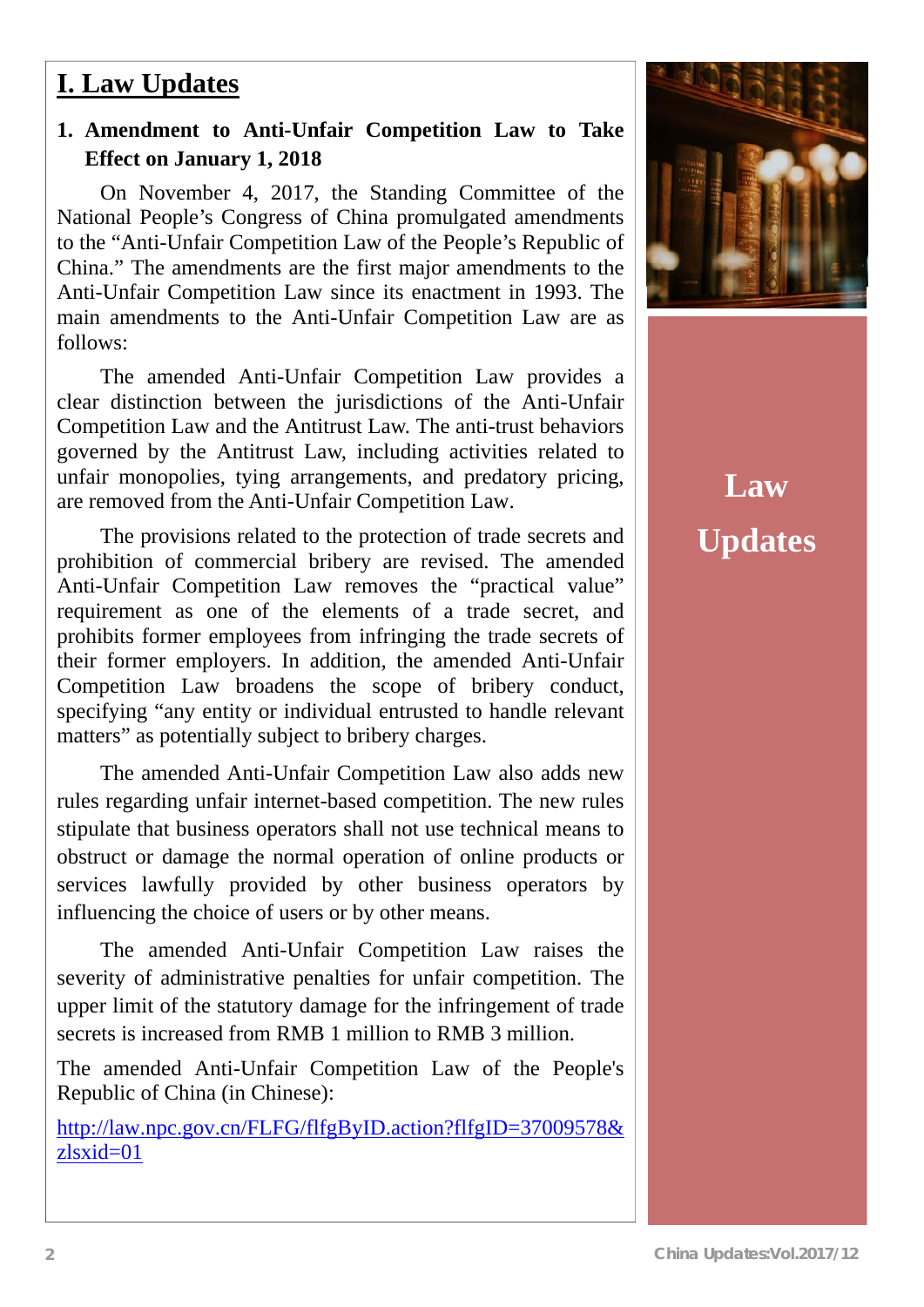### **2. NDRC Seeks Public Comments on Draft Administrative Measures for Outbound Investment**

The Administrative Measures for Outbound Investment (Draft for Comments) (the "Draft") was released on November 3, 2017 by the NDRC. The Draft was made to amend requirements previously set forth in the NDRC 2014 Administrative Measures for Approval and Recordation on Overseas Investment Projects ("Order No. 9"). Several major changes have been proposed by the Draft:

Pursuant to Order No. 9, if an overseas acquisition or bid involving a Chinese party meets the threshold, the Chinese investor was required to submit a "project information report" to the NDRC to obtain a confirmation letter. However, under the Draft, the "project information report" will no longer be required.

Under the Draft, if a project becomes subject to any approval or record-filing obligation at the national level, the local Chinese investor is now able to submit the application to the NDRC directly, without going through the provincial-level government as required by Order No. 9.

Pursuant to Order No. 9, the approval document or recordfiling notice for outbound investment shall be obtained before a Chinese investor concludes any legally binding transaction document. Under the Draft, however, the NDRC's approval document or record-filing notice will no longer be a precondition of effectiveness for transaction documents. The approval or record-filing notice will only be required before the implementation of the project (e.g., providing financing or a guarantee for such project). Chinese investors will then be able to provide the NDRC's approval or record-filing notice as a preclosing condition (rather than an element that serves as a precondition of the effectiveness of the transaction documents).

Announcement on Seeking Public Comments on the Administrative Measures for the Outbound Investment (Draft for Comment) (in Chinese):

http://www.ndrc.gov.cn/gzdt/201711/t20171103\_866220.html



**Law Updates**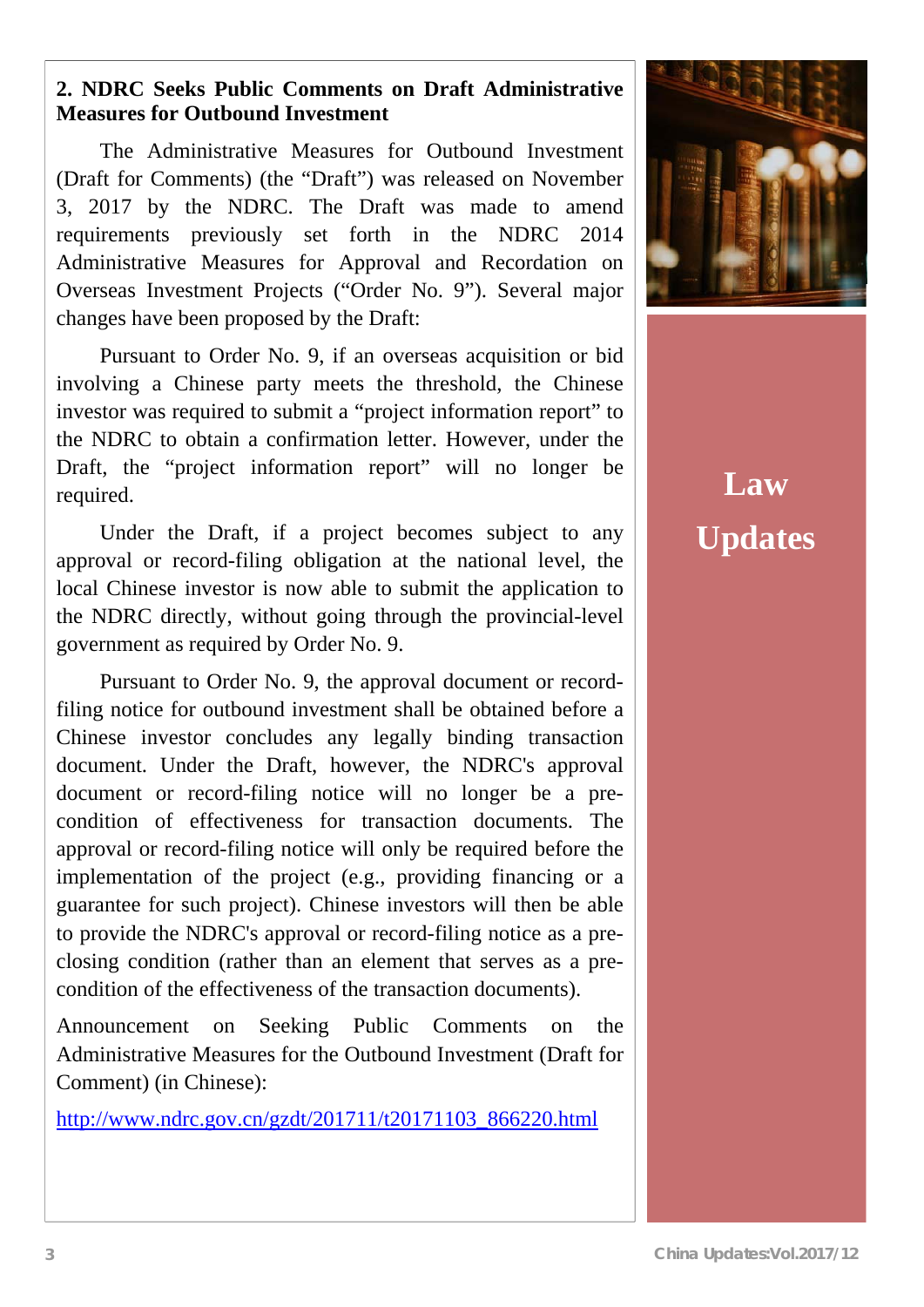### ? **II. Case Updates**

 $\overline{a}$ 

### **1. Shanghai IP Court Rules that Baidu Shall Pay Dianping RMB 3.23 Million Pursuant to Anti-Unfair Competition Law**

Baidu, the most popular search engine in China, used in its Baidu Map and Baidu Zhidao applications customer reviews from Dianping.com ("Dianping") without Dianping's authorization. Shanghai Intellectual Property Court (the "Court") recently ruled that Baidu pay Dianping RMB 3.23 million, including RMB 3 million for Dianping's damages and RMB 230,000 as the reasonable costs for stopping Baidu's unfair competition act.

Pursuant to Article 2 of the Anti-Unfair Competition Law, "Business operators shall abide by the principle of voluntariness, equality, impartiality, honesty and good faith, and also adhere to public commercial moral in their business transactions." An entity's activities that infringe others' legal rights and interests, disturb the order of the economy, or violate the provisions of the Anti-Unfair Competition Law shall be considered "unfair competition."

The Court held that Baidu, by capturing and displaying large amount of Dianping's collected information, has exceeded what was necessary and has materially replaced Dianping in providing the relevant service. Such replacement was essentially unauthorized use of Dianping' work product and inevitably resulted in damages to the interests of Dianping. The Court also held that, in the age of "Big Data," consumer information is now more precious than ever before. As a result, the usage of information acquired by another business entity shall be within a relatively reasonable scope. If a business entity arbitrarily uses information collected through significant effort by other entities, such act will damage the free-market competition mechanism and, thus, shall not be encouraged. As such, the Court held that Baidu's conducts violated the generally recognized business ethics.



## **Case Updates**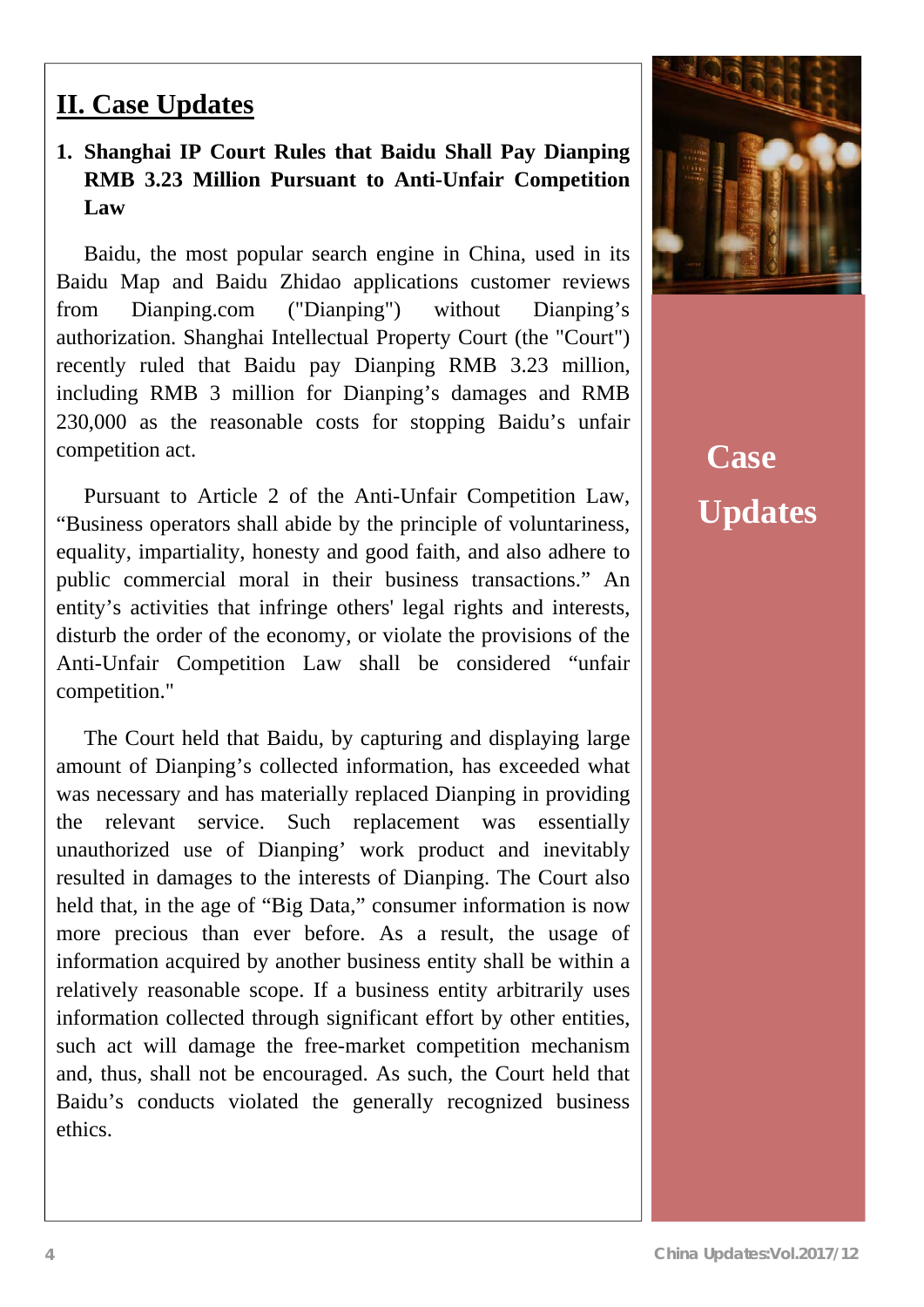### **2. Landmark Pollution Case: Fish Farmers v. Shanhaiguan Shipbuilding Industry Co., Ltd.**

This case was selected by the Supreme People's Court as a landmark case regarding environmental resources.

The case was filed after abnormal levels of iron were found in ocean waters off the coast of Qinhuangdao, Hebei Province and the contamination endangered local fisheries and mariculture industries. The source of the contamination was determined to be polluted water with iron content, which was discharged into the ocean from a nearby shipyard operated by Shanhaiguan Shipbuilding Industry Co., Ltd. ("Shanhaiguan Shipbuilding") in the course of its shipbuilding and repair operations. The local fish farmers sued Shanhaiguan Shipbuilding for their damages as a result of the ocean water pollution. Shanhaiguan Shipbuilding claimed that there are no legal standards limiting the iron content in the ocean water and the emission of the iron-containing water shall not be considered "pollution."

Tianjin High People's Court ruled that relevant regulations did not limit the liability for environmental damages to the acts caused by discharging pollutants that exceed national standards or local standards. The wrongdoer shall be liable for damages caused by tort acts as long as their acts have resulted in environmental damages.

The court held that Shanhaiguan Shipbuilding shall pay RMB 1.38 million for the damages caused by discharging of polluted water and the resultant environmental pollution. The court decision confirms that the "pollutants" under the liability for environmental damage shall be defined as any substance that causes environmental damages. If an entity discharges a substance that is not regulated by any environmental standards but the emission of such substance actually results in damages, the entity's act shall still be considered an infringement resulting in environmental pollution.



**Case Updates**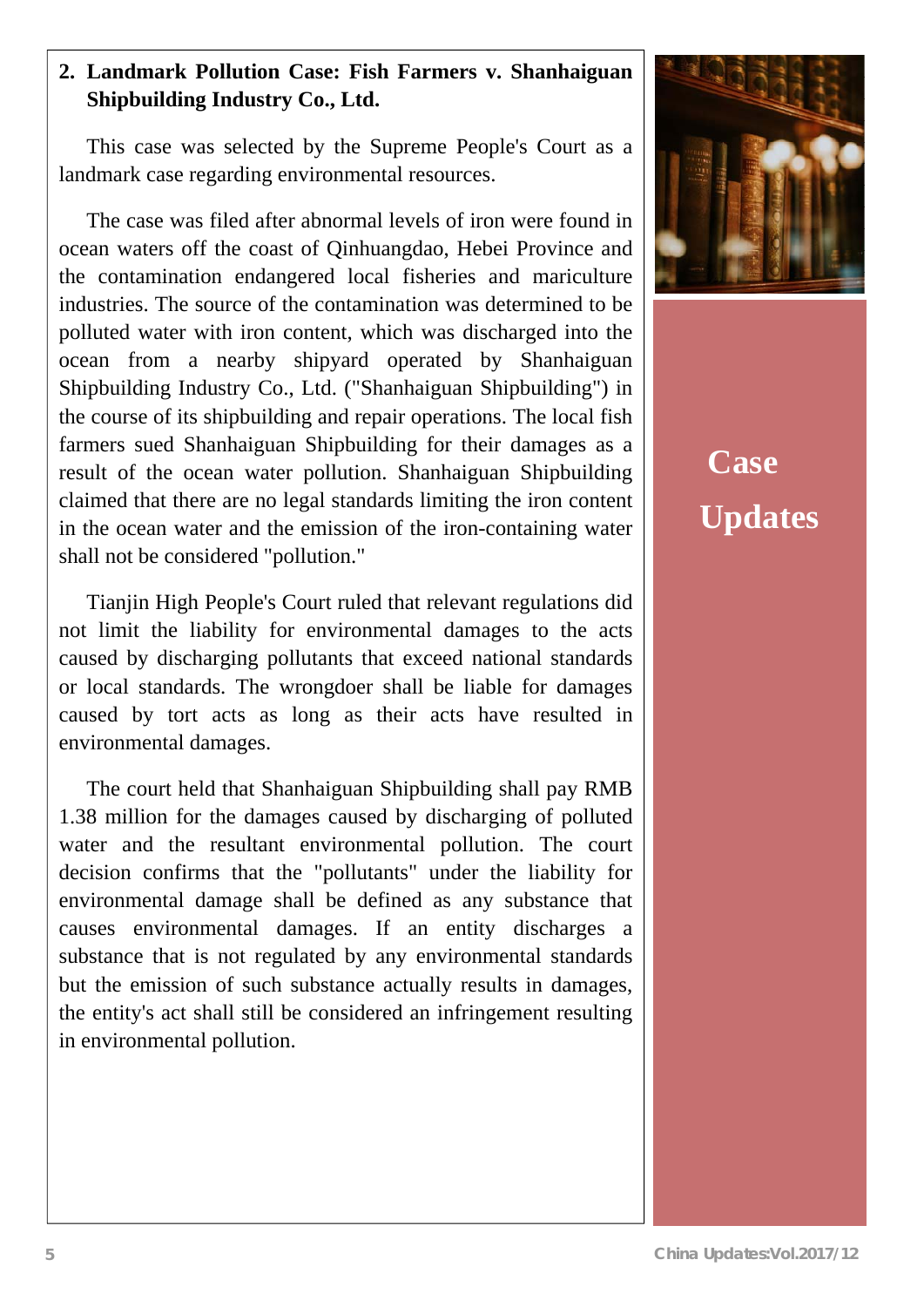### **III. Economic Updates**

#### **1. World Internet Conference Held in Wuzhen, China**

From December 3 to December 5, 2017, the 4th World Internet Conference was held in Wuzhen, Zhejiang Province, under the theme of "Developing Digital Economy for Openness and Shared Benefits—Building a Community of Common Future in Cyberspace." The event was attended by representatives of Chinese and global internet enterprises. Apple CEO Tim Cook delivered a keynote address, stating that future internet and AI technologies should be infused with privacy, security and humanity, and that Apple shares the conference's vision of developing the digital economy for openness and shared benefits. Sundar Pichai, CEO of Google, also participated in the conference's discussion on the digital economy.

#### **2. Investors Optimistic about China's Pharmaceutical Companies**

With annual sales of USD 117 billion, China's pharmaceutical market has become the world second-largest, trailing just behind the United States. Approximately 800 types of new drugs are currently under development in China, up from 240 types in 2012. Of the 800 types currently in development, about 80% are currently in phase III of clinical trials. In the first half of 2017, the total amount of capital injected by investors in China's biotech start-ups reached a record USD 3 billion.

### **3. Tencent Launches its "Three 10 Billion Plan" to Build a Catalog of User-generated Content**

Tencent is stepping into the industry of user-generated content (UGC) and plans to create a content platform with its "Three 10 Billion" plan, which aims to reach 10 billion user hits, RMB 10 billion of investment in industry resources, and RMB 10 billion of funds to support UGC entrepreneurs. Tencent will provide UGC across its platforms, handing UGC creators potential exposure to the 963 million active users of WeChat. In addition, Tencent has committed to protection of UGC creators' copyrights and expects to attract UGC publishers who aspire to become internet celebrities.



## **Economic Updates**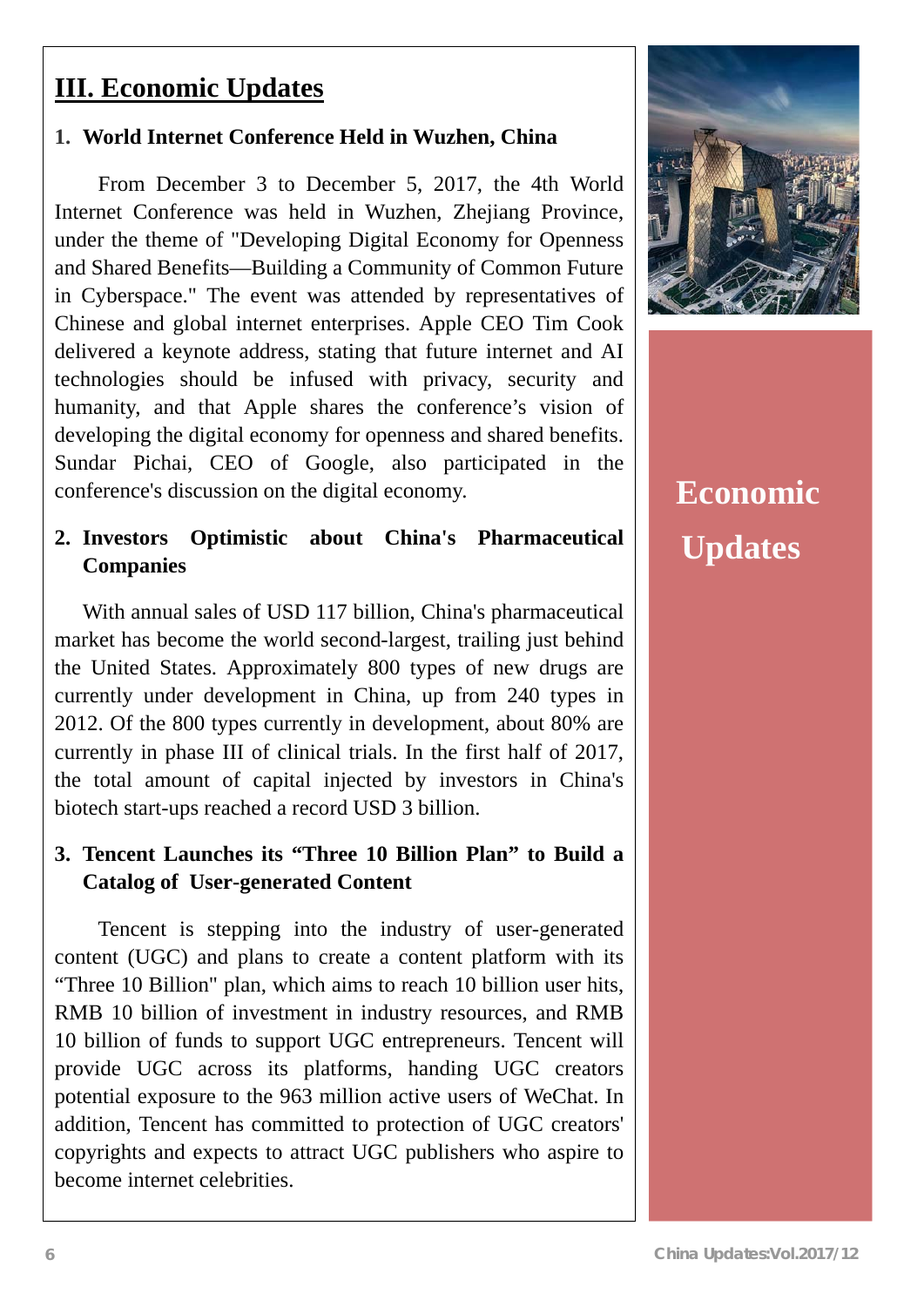### **IV. IP Updates**

### **1. Twelve Government Entities Jointly Issue Action Plan for Protection of Intellectual Property Rights Owned by Foreign-Invested Enterprises**

Twelve China governmental agencies, including the Office of the National Leading Group on the Fight Against IPR Infringement and Counterfeiting, the State Intellectual Property Office ("SIPO"), and the Ministry of Commerce ("MOFCOM") have jointly issued the Action Plan for the Protection of Intellectual Property Rights Owned by Foreign-Invested Enterprises (the "Plan"). According to the Plan, the Chinese authorities will conduct a special campaign from September to December, 2017 to crack down on illegal and criminal activities that infringe intellectual property rights owned by foreigninvested enterprises, such as infringement of trade secrets, copyright trademarks and patents.

This plan is China's first nationwide campaign to protect foreign investors' intellectual property rights. Furthermore, the SIPO subsequently issued several official documents, including the Opinions on Further Strengthening the Application and Protection of Intellectual Property Rights to Support Innovation and Entrepreneurship and the Several Opinions on Strict Patent Protection. Additionally, in the first half of 2017, China handled 15,411 cases through administrative patent enforcement, an increase of 23.3% over the previous year.



**IP Updates**